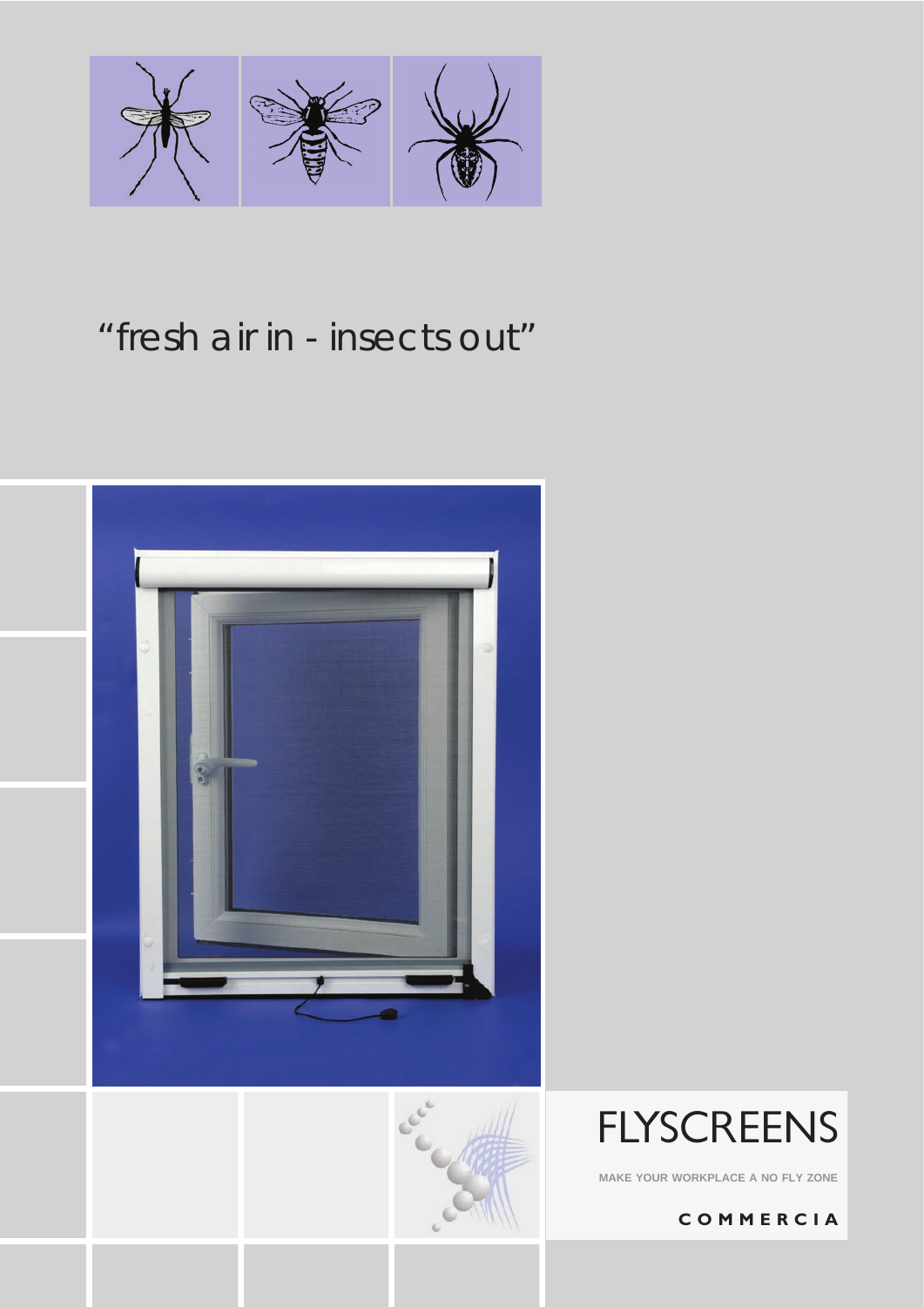

FLYSCREENS INTERNATIONAL offer a comprehensive and stylish range of high quality flyscreens for doors and windows to the commercial market.

Wherever there is a need in your place of work our products suit a wide range of applications making your business a safer, healthier and more comfortable environment to work in.

We can assist you in the specification phase to ensure that your requirements are met in full with selection of the right product and complete the package with a full installation and after sales service.



# **The Food Safety (General Food Hygiene) Regulations 1995**

Extract - Chapter II, 1. D

*Windows and other openings must be constructed to prevent the accumulation of dirt. Those which can be opened to the outside environment must where necessary be fitted with insect- proof screens which can be easily removed for cleaning. Where open windows would result in the contamination of foodstuffs, windows must remain closed and fixed during production.*

# **SPA20 Roller Screens**

Vertical roller screen suited to commercial use for windows and doors.

- $\Box$  High quality aluminium and PVC-U frame
- $\square$  Smooth action roller system mesh is concealed within a cassette and secured by quide rails
- $\Box$  Handles and pull cord for ease of use
- $\Box$  Retracts easily from fixed position into cassette using a spring mechanism
- $\Box$  Maximum width/height 1600 x 2400 mm
- $\Box$  Available in white (other colours are available upon request)

(Shown in aluminium frame for illustrative purposes only)

## **PORTLAND Fixed Screens**

Simple fixed screen suited to commercial use which is easily fixed to the existing window.

- $\Box$  High quality aluminium frame
- $\Box$  Pivot hinge system that can be hinged to the side, top or bottom
- $\Box$  Maximum width/height 1400 x 1400 mm
- Available in white (other colours are available upon request)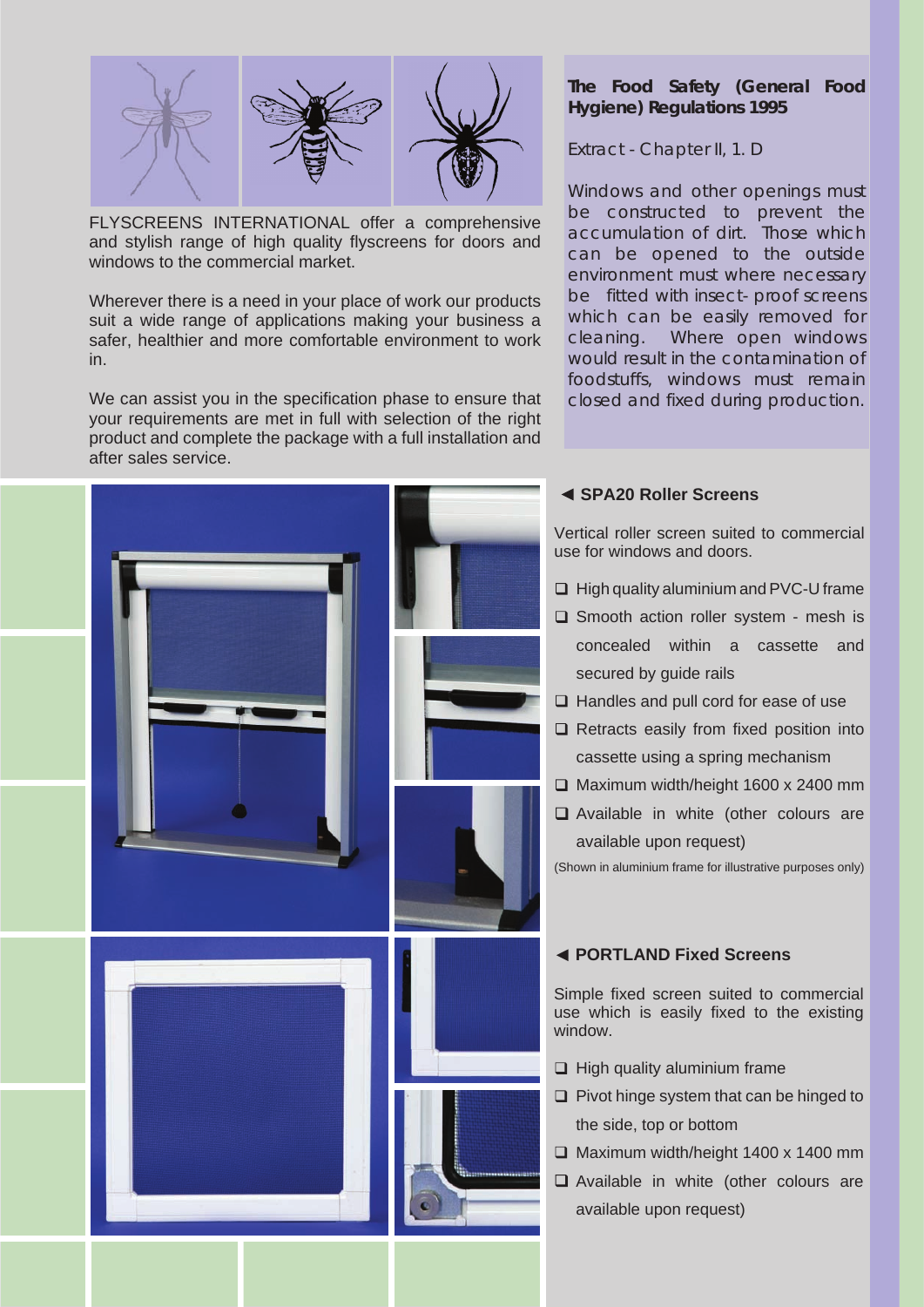#### **MANOR Pivoting Screens**

Simple pivoting screen ideally suited to commercial use and can be used where patio and french doors or other large openings are present.

- $\Box$  High quality aluminium frame
- $\Box$  Pivot hinge system for ease of use
- Maximum width/height 3600\* X 2300 mm
- $\square$  No lower guide or fasteners proving easy access
- $\Box$  Can be used to create french door option
- □ Available in white (other colours are available upon request)
- \* features use of multiple door sets

(Shown in aluminium frame for illustrative purposes only)

## **REGENT Sliding Screens**

Regent Flyscreens comprise two panels suited to commercial use for windows and doors.

- $\Box$  High quality aluminium frame
- $\Box$  Grey fibre glass mesh
- $\Box$  Fits both windows and doors
- **Q** Available in horizontal or vertically sliding options
- $\Box$  Handles and guide rails ensure a smooth action
- $\Box$  Maximum size width/height 1600 x 2500 mm
- □ Available in white (other colours are available upon request)

(Shown in aluminium frame for illustrative purposes only)



**Quality & Service**